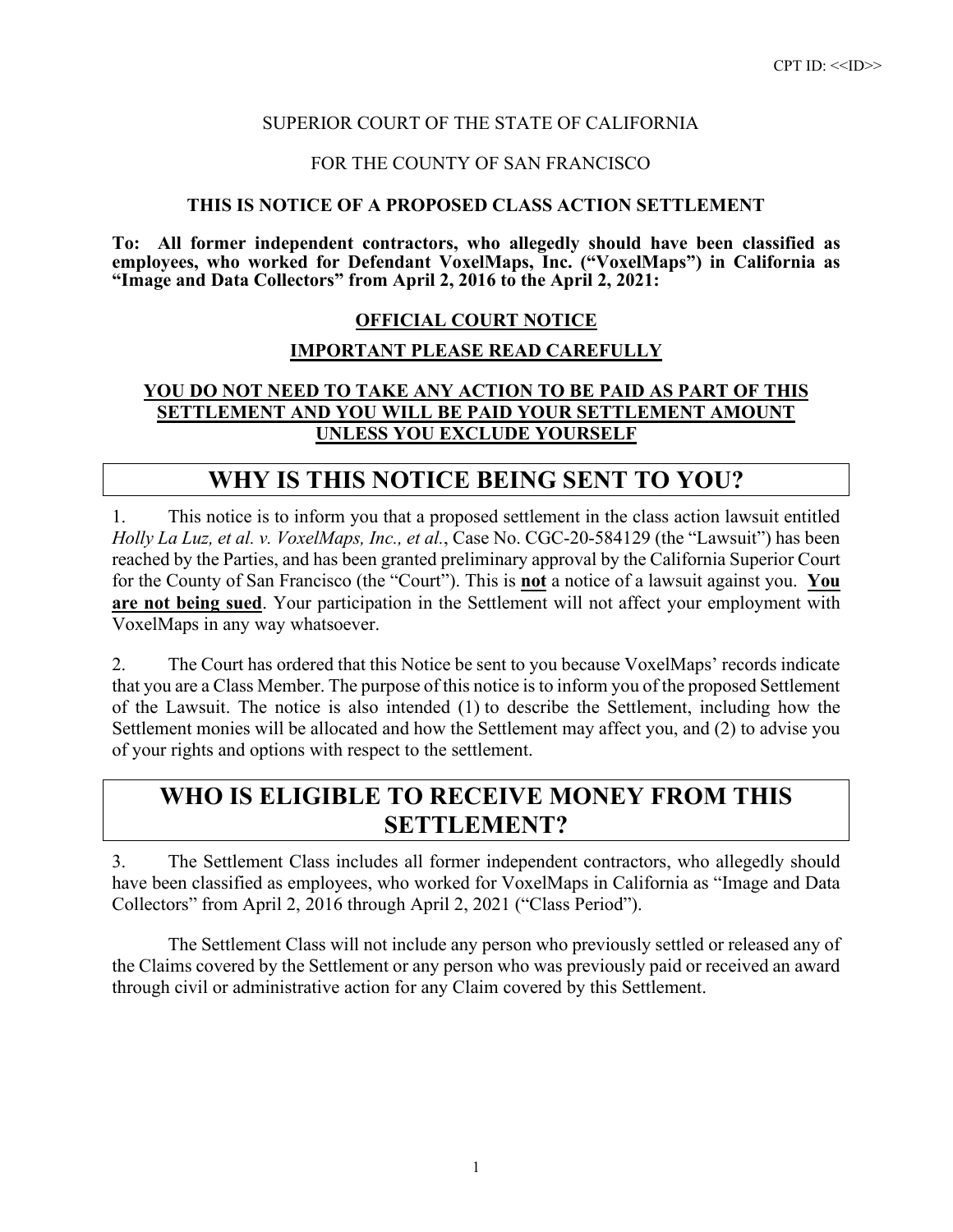## **WHY YOU SHOULD READ THIS NOTICE**

4. You should read this Notice because you may be entitled to money under this Settlement and because you will release any claims under the Settlement unless you opt out as provided in this Notice.

## **WHAT IS A CLASS ACTION?**

5. A class action is a lawsuit in which the claims and rights of many people are decided in a single court proceeding. One representative plaintiff or multiple representative plaintiffs, also known as a "class representative" or "class representatives" can assert claims on behalf of an entire class or group of people.

## **SUMMARY OF THE CLAIMS AND ALLEGATIONS**

6. On April 2, 2020, Plaintiff Holly La Luz filed a putative class action lawsuit in which she alleged that VoxelMaps owes wages, interest and other penalties to its employees, whom she alleged were misclassified as independent contractors, who worked for VoxelMaps in California as "Image and Data Collectors". A First Amended Complaint was subsequently filed. Plaintiff's First Amended Complaint alleges causes of action for: (1) Failure to Pay Overtime Wages; (2) Record Keeping Violations (Labor Code § 226); (3) Failure to Reimburse Expenses (Lab. Code § 2802); (4) Failure to Provide Rest and Meal Periods; (5) Willful Failure to Pay All Wages Due Upon Termination (Labor Code § 203); (6) Unfair Competition; (7) Declaratory Relief; and (8) Violation of the Private Attorneys' General Act (Labor Code §§ 2698, *et seq*.). The First Amended Complaint alleges, among other things, that Class Members were misclassified, were not paid overtime wages, were not provided with meal and rest breaks, failed to be provided by accurate and legal compliant wage statements, were not reimbursed for all necessary business expenditures, and failed to be paid all wages timely upon termination of employment.

As a consequence, the Complaint asserts that Defendant violated California Labor Code sections 200, 201, 201.5, 202, 203, 204, 205.5, 218, 218.5, 218.6, 221, 225.5, 226, 226(a), 226(e), 226(g), 226.7, 226.8, 500, 510, 512, 1174, 1194, 1194(a), 1194.2, 1194.2(a), 1197, 1198, 2698 *et seq*., and 2802; California Industrial Welfare Commission Wage Order 1-2001 §1, §2, §3, §4, §7, §11 and §12; California Code of Regulations, Title 8, section 11000(2); and California Civil Code section 3287, and as a result of the foregoing violations of law, VoxelMaps violated Sections 17200 *et seq*. of the Business & Professions Code and violated the Private Attorneys General Act under Labor Code Sections 2698 *et seq*. The First Amended Complaint seeks declaratory relief, as well as recovery of compensatory damages, penalties, interest, and attorneys' fees and costs.

VoxelMaps vigorously denies the allegations in the lawsuit but preliminarily settled the lawsuit due to the expense, time, and risk associated with protracted litigation and disruption to the Company.

7. On April 2, 2021, the Court gave preliminary approval to the settlement of the Lawsuit. The Court has made no opinion on the merits of the Lawsuit.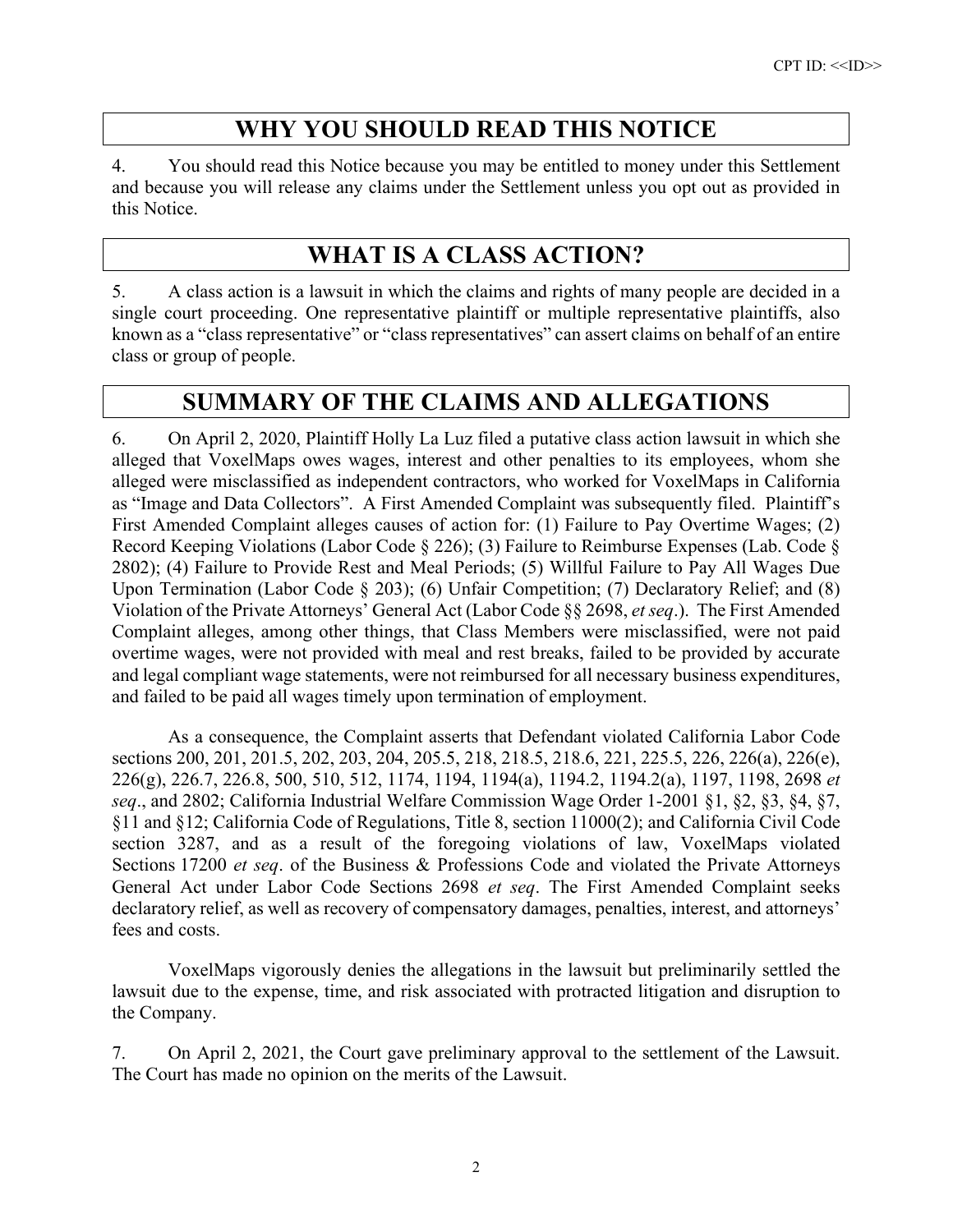### **WHO REPRESENTS THE PARTIES?**

8. The following attorneys represent the parties in this Lawsuit:

**KITCHIN LEGAL, APC PATRICK R. KITCHIN (SBN 162965) 1999 Harrison St., 18th Floor (#3535) Oakland, CA 94612-4700 Telephone: 415.677.9058 Email: prk@kitchinlegal.com**

For the Class: For VoxelMaps:

**BUCHALTER A Professional Corporation TRACY A. WARREN (SBN: 228013) KATHRYN B. FOX (SBN: 279705) 655 W. Broadway, Suite 1625 San Diego, CA 92101 Telephone: 619.219.5335 Email: twarren@buchalter.com E-mail: kfox@buchalter.com**

**The Claims Administrator is:**

**La Luz , et al. vs. VoxelMaps Inc., et al. Settlement c/o CPT Group, Inc. 50 Corporate Park Irvine CA 92606 Telephone: 1-888-672-0792 Email: voxelmapssettlement@cptgroup.com Website: www.cptgroupcaseinfo.com/voxelmapssettlement**

## **WHAT TO DO IF YOU WANT TO RECEIVE PART OF THE SETTLEMENT MONEY**

9. You do not need to do anything to receive your payment except inform the Claims Administrator if your mailing address changes. If you move following receipt of this Notice, or if the address to which this Notice was sent is not correct, you must immediately contact the Administrator, whose address and contact information is as follows:

> **La Luz , et al. vs. VoxelMaps Inc., et al. Settlement c/o CPT Group, Inc. 50 Corporate Park Irvine CA 92606 Telephone: 1-888-672-0792 Email: voxelmapssettlement@cptgroup.com Website: www.cptgroupcaseinfo.com/voxelmapssettlement**

**It is your responsibility to keep a current address on file with the Claims Administrator to ensure receipt of your settlement payment. The Settlement will be paid to Class Members in separate payments. The final settlement payment will be made in approximately February 2022. Therefore, it is important to update the Claims Administrator with any new address you have, or if you move, so you can be mailed any payments that you are owed from the Settlement.**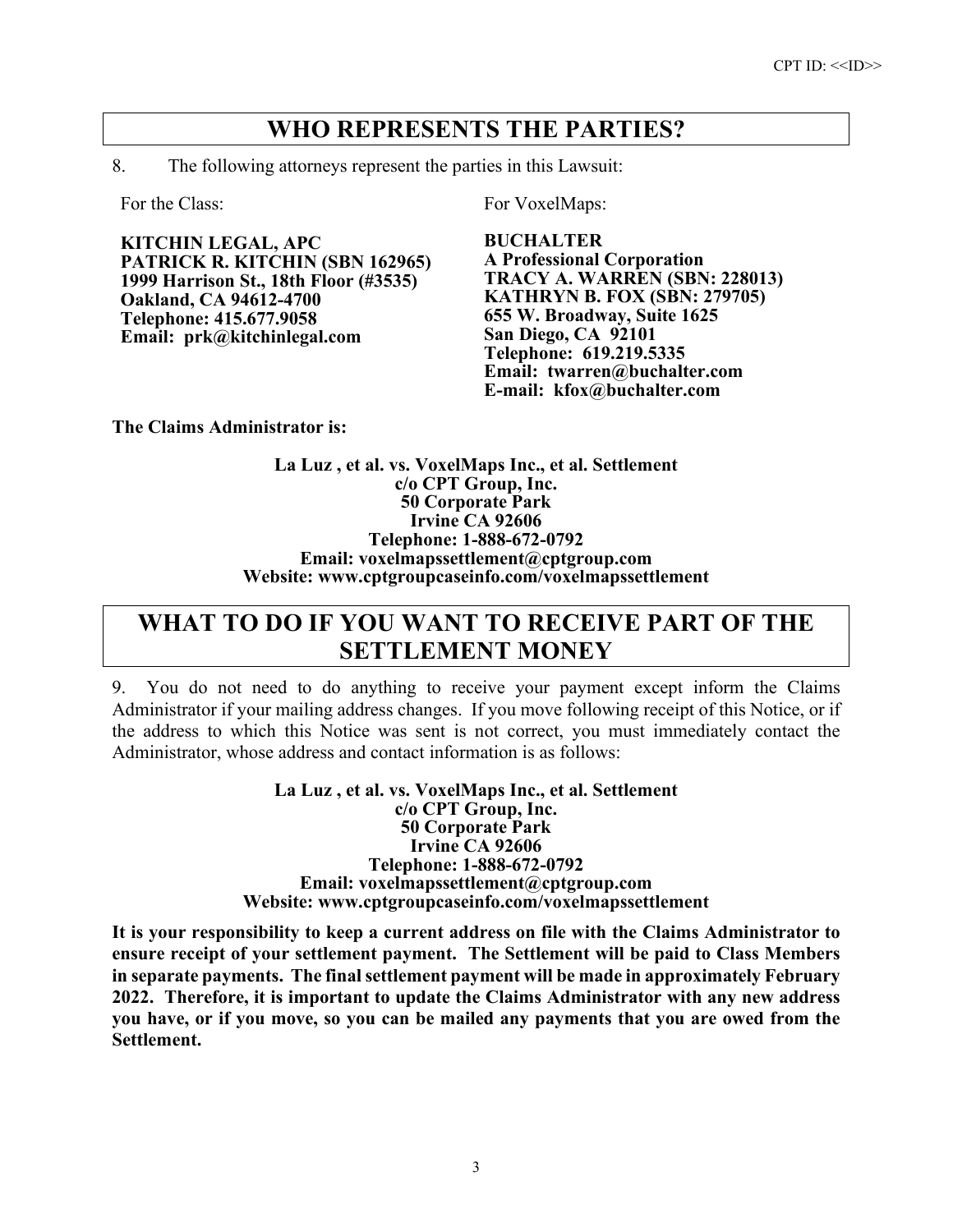10. If you are a Class Member, you will be entitled to money from Settlement and, you will be bound by all of the provisions of the Settlement Agreement, including a release of claims that will prevent you from separately suing VoxelMaps unless you timely file a request for exclusion.

# **WHAT SHOULD YOU DO IF YOU WANT TO PURSUE YOUR OWN CLAIMS SEPARATELY FROM THIS CLASS ACTION?**

11. You may retain your right to pursue any claims you may have separately from this Class Action by requesting to be excluded from the Settlement. You may exclude yourself from the Settlement by mailing a letter to the Claims Administrator at the address above, on or before **June 14, 2021**:

Such written letter requesting exclusion must contain your name, address, telephone number and the last four digits of your Social Security Number, and clearly state that you wish to be excluded from the class. The request for exclusion must be returned by mail to the Settlement Administrator, and must be postmarked on or before **June 14, 2021**.

12. If you choose to exclude yourself, you will not receive any money from the settlement, and you will not have any right to object to the settlement. Any request for exclusion submitted after **June 14, 2021** will be disregarded, and if you submit a late request for exclusion, you will not be able to pursue any claims separately from the Class Action or as part of the Lawsuit.

# **IF YOU DO NOT AGREE WITH THE SETTLEMENT**

13. **IF YOU DO NOT AGREE WITH THE SETTLEMENT**, you can submit an Objection to the Settlement. However, if the Court approves the settlement, you will still be bound by the terms of the settlement. You may both object to the settlement and participate in it.

14. To object, you must submit a written objection by **June 14, 2021** by mailing it to CPT Group, Inc. at the address above. Your objection should clearly explain why you object to the Settlement, stating each specific reason in support of your objection and any legal support for each objection. Your objection must also state whether you (or someone on your behalf) intend to appear at the Final Approval Hearing. Your objection must state your full name, address and the dates and position of your work for VoxelMaps. **DO NOT TELEPHONE THE COURT.**

15. To appear at the Final Approval Hearing in Court, you must first file a Notice of Intention to Appear at the Final Approval Hearing, with the San Francisco County Superior Court, Civic Center Courthouse, 400 McAllister Street, San Francisco, CA 94102. You can enter an appearance in *propia persona* (meaning you choose to represent yourself) or through your own attorney. To do so, you or your attorney must also file a Notice of Intention to Appear with the Clerk of the Court of the San Francisco Superior Court located at 400 McAllister Street, San Francisco, CA 94102 and mail copies to each of the attorneys listed above in Paragraph 8, no later than **June 14, 2021**. To ensure that your request to appear at the hearing is properly processed by the Court, the case name and case number stated in Paragraph 1 of this Notice must be on your notice of Intention to Appear at Final Approval Hearing.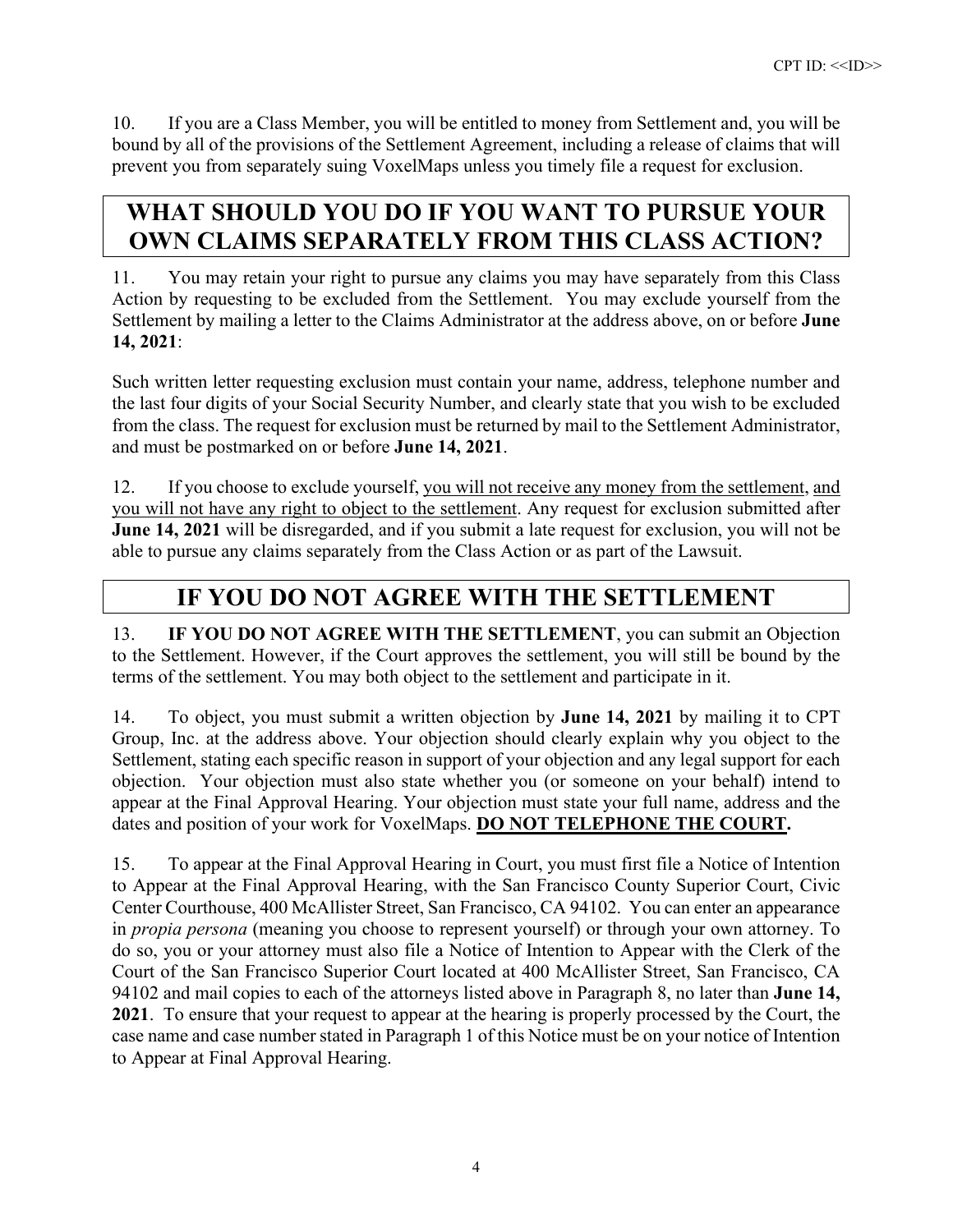16. If you object to the Settlement, you will remain a member of the Settlement Class and if the Court approves the Settlement, you will be bound by the terms of the Settlement in the same way and to the same extent as a Settlement Class Member who does not object. ANY MEMBER OF THE SETTLEMENT CLASS WHO DOES NOT OBJECT TO THE PROPOSED SETTLEMENT NEED NOT APPEAR AT THE SETTLEMENT HEARING.

### **SUMMARY OF THE SETTLEMENT AGREEMENT**

17. The description below is a summary of the terms of the settlement. You may obtain more information about the proposed settlement by contacting any of the attorneys listed above in Paragraph 8 or by reviewing the Settlement Agreement that is on file with the Court.

18. Settlement Fund, Net Settlement Amount, and General Terms. VoxelMaps and the Named Plaintiff have agreed that, in order to resolve this action, VoxelMaps will pay \$175,000.00 ("Settlement Fund"), in exchange for the release of all claims against it. This amount will be used to pay (1) the awards to Class Members that do not choose to exclude themselves from the Lawsuit ("Participating Class Members"), (2) an amount not to exceed \$5,000 for the Named Plaintiff for her activities as a plaintiff and in exchange for an individual general release (subject to approval of the Court), (3) class counsel's attorney's fees, up to a maximum amount of \$58,333.33 (subject to approval of the Court), and class counsel's costs of approximately \$10,500 (subject to approval of the Court), (4) a payment of \$7,500 to the Labor Workforce and Development Agency (subject to approval of the Court), and (5) the costs of settlement administration.

The Net Settlement Amount shall be the settlement consideration remaining after subtracting the following payment obligations approved by the Court from the Settlement Fund of \$175,000:

- (1) Plaintiffs' attorneys' fees of no more than \$58,333.33 and costs of approximately \$10,500;
- (2) Enhancement award to the named Plaintiff in the amount of no more than \$5,000;
- (3) Settlement administration fees and costs estimated to be \$6,250; and
- (4) A payment to the Labor Workforce and Development Agency (the "LWDA") of no more than \$7,500.

Subject to approval of the Court, based on the amounts requested by Plaintiff's counsel and Plaintiff and on the estimated administrative costs and agreed upon payment to the LWDA, the estimated Net Settlement Amount is \$87,416.67, which will be paid to the Class.

19. Payment Formula. Class Members who do not file a Request for Exclusion will be entitled to a gross award ("Individual Settlement Payment"). Each Individual Settlement Payment (before deduction for payroll taxes) shall be determined as follows:

Subject to Approval of the Court, Participating Class Members will be entitled to a proportional share of the Net Settlement Amount (estimated to be \$87,416.67), based on the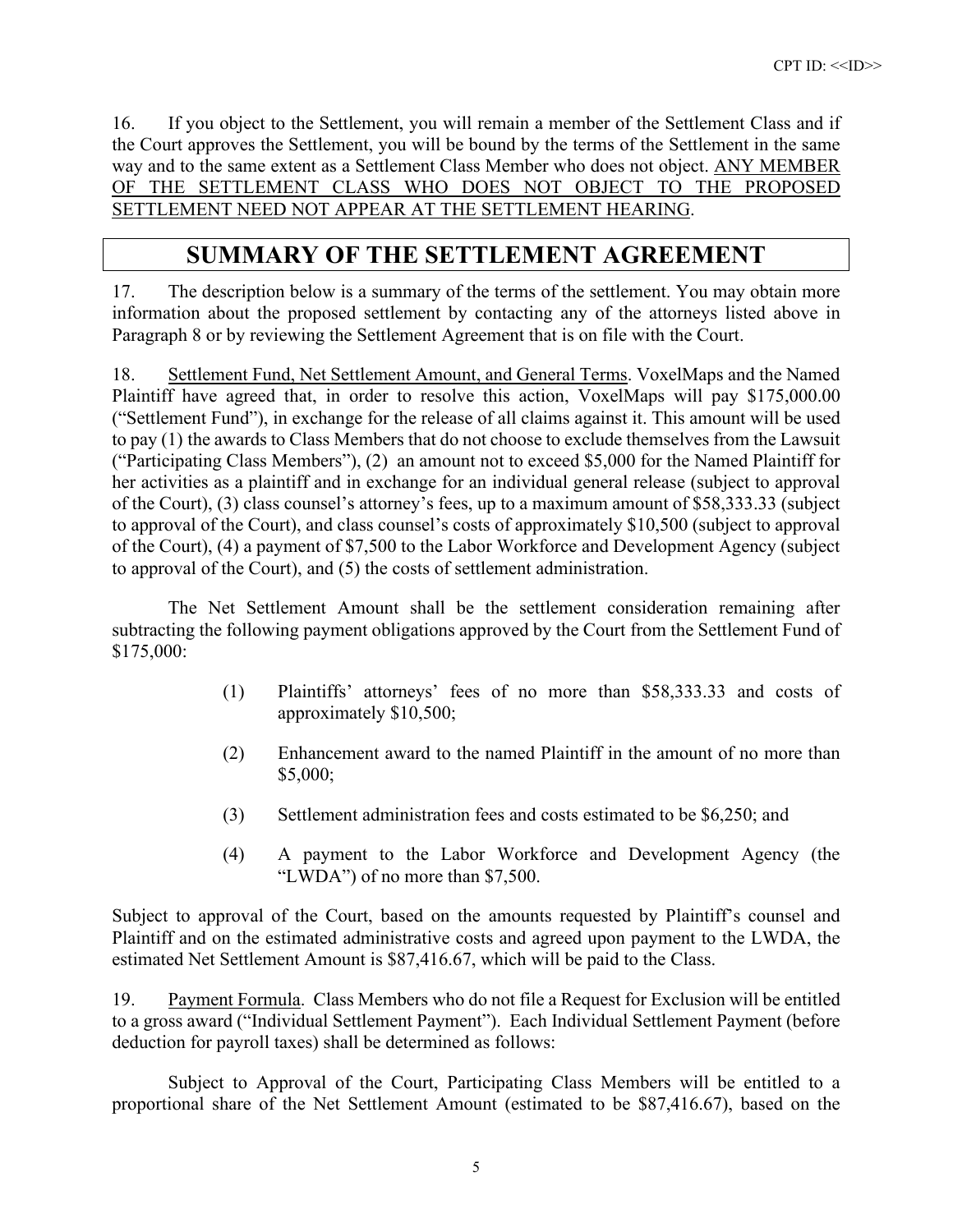estimated proportional number of weeks worked by each Class Member during the Class Period. Based on current estimates, each Participating Class Member is currently estimated to receive approximately \$480.31 for each week estimated to have been worked as a non-exempt employee.

If you were an "Image and Data Collector" during the Class Period, the estimated gross amount that you will receive is included in the attached Settlement Award Form. The gross amount on the Settlement Award form represents an estimate, is subject to Court approval and could change. The Gross share of the Net Settlement Amount for each Class Member is determined by multiplying the estimated number of workweeks each Class Member while employed by VoxelMaps during the Class Period by the Workweek Dollar Value. The Workweek Dollar Value will be determined by dividing the total amount available to be paid to the Class Members (currently estimated to be \$87,416.67) by the total estimated number of workweeks worked by the Class Members (estimated to be 182. This amount is estimated to be \$480.31 for each week worked.  $$87,416.67 \div 182$  workweeks = \$480.31 for each estimated workweek. If you do not agree with the number of workweeks noted on the enclosed Settlement Award Form, the Settlement Award Form contains instructions on how to contest any of the information provided.

20. Payroll Tax Withholding. Twenty percent (20%) of each gross Individual Settlement Payment shall be comprised of wages subject to payroll taxes and eighty percent (80%) shall be comprised of non-wage income. The Claims Administrator shall withhold the employee's share of payroll taxes from the portions of the Individual Settlement Payments attributable to wage income. VoxelMaps' (the employer's) share payroll taxes owing on the portion of the Individual Payments that is allocated to wages shall be paid out of Voided Settlement Checks to the extent there are any. To the extent that Voided Settlement Checks are insufficient to cover VoxelMaps' share of the payroll taxes, VoxelMaps shall be responsible for paying the employer's share of payroll taxes.

21. Distribution Schedule. Subject to approval of the Court, the Settlement Awards will be made by check. The Settlement Fund will be funded by VoxelMaps in three payments:

a. Claims Administration Costs shall by paid upon demand of the approved Class Administrator.

b. \$87,500 funded by the later of August 1, 2021 or sixty (60) days after Final Judgment, which shall be one-half of the Gross Settlement Amount (less the Claims Administration Costs), including fifty percent (50%) of the Class Counsel Fee Award, fifty percent (50%) of the Class Representative Enhancement Payment, and one hundred percent (100%) of the Class Counsel Cost Award.

c. Remaining portion of the Gross Settlement Amount shall be paid by the later of February 1, 2022 or sixty (60) days after Final Judgment, which shall include fifty percent (50%) of the Class Counsel Fee Award, fifty percent (50%) of the Class Representative Enhancement Payment, and the PAGA Payment.

22. Payment of Attorneys' Fees and Costs for Class Counsel. Class Counsel will ask for fees of no more than \$58,333.33 and actual costs incurred, of approximately \$10,500. The actual amount awarded will be determined by the Court to ensure that the amount of attorneys' fees and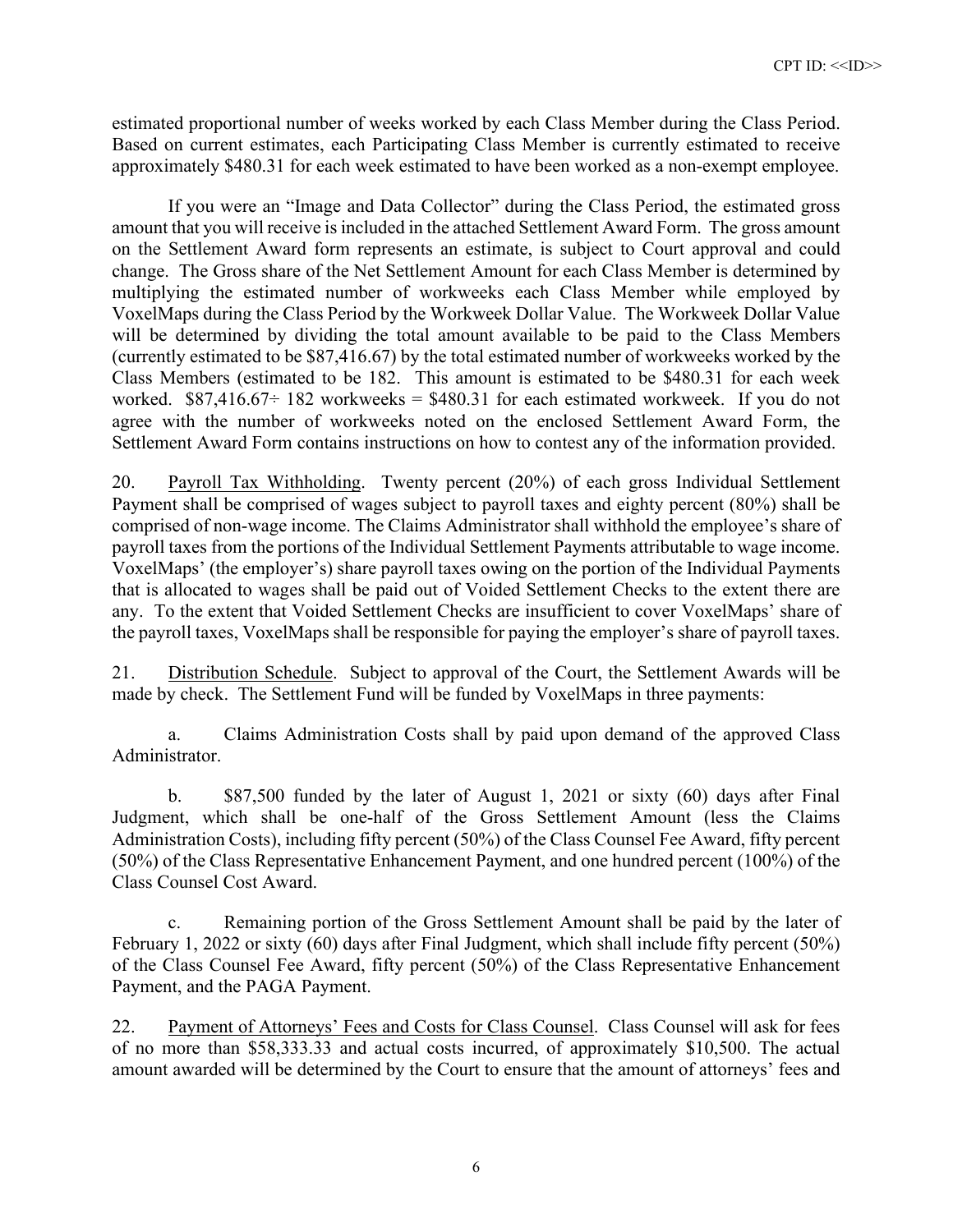costs is reasonable. This means that Class Counsel's fees and costs will be paid out of the settlement, and Class members will not have to make any individual payments to the lawyers.

### **EFFECT OF THE SETTLEMENT-RELEASE OF ALL CLAIMS**

23. Release of Claims for Class Members. Upon the Effective Date of the Settlement, all Class Members who have not filed timely, valid Requests for Exclusion shall release, waive and forfeit, and shall have been deemed to have waived and forfeited, all Released Claims against VoxelMaps and Tech Mahindra (Americas), Inc., their parents, subsidiaries and affiliates, and each of them, and their respective agents, general agents, insurers, reinsurers, payroll companies, attorneys, representatives, owners, stockholders, policyholders, principals, partners, employees, officers, directors, trustees, heirs, successors, predecessors, assigns, parent corporations, subsidiaries, affiliated companies, and Peter Atalla ("Released Parties"), and each and all of them.

"Released Claims" means all claims, rights, demands, liabilities and causes of action, alleged in the Action during the Class Period. The primary facts alleged in the Action are that Defendants misclassified Plaintiff and the Class as independent contractors rather than employees and failed to provide Plaintiff and the Class payment of overtime wages, compliant wage statements, reimbursement of expenses, rest breaks, meal periods, and all wages due upon termination. Additionally, Plaintiff alleges that in doing the above, Defendants violated Sections 17200, *et seq*. of the California Business and Professions Code and Sections 2698, *et seq*. of the California Labor Code. The Released Claims include all claims for legal or equitable relief, for compensatory and statutory damages, penalties, liquidated damages, restitution, injunctive relief, pre-judgment and post-judgment interest, and attorney fees and costs of suit that arise from, or relate to, the facts alleged in the Action. The foregoing is intended to include all claims for minimum wages, straight time wages, overtime wages, meal and rest periods, claims under Labor Code Sections 200, 201, 201.5, 202, 203, 204, 205.5, 218, 218.5, 218.6, 221, 225.5, 226, 226(a), 226(e), 226(g), 226.7, 226.8, 500, 510, 512, 1174, 1194, 1194(a), 1194.2, 1194.2(a), 1197, 1198, 2698 *et seq*., and 2802 related only to the Released Claims; California Industrial Welfare Commission Wage Order 1-2001 §1, §2, §3, §4, §7, §11 and §12; California Code of Regulations, Title 8, section 11000(2); and California Civil Code section 3287; and all other wage, interest, statutory damages, penalty, injunctive and attorney fee claims arising from, or related to, the facts alleged in the Action**.**

With respect to the Released Claims, each Participating Class Member is aware that he or she may hereafter discover facts in addition to or different from those now known or believed to be true with respect to the Released Claims. Nevertheless, it is the intention of each Participating Class Member to fully, finally and forever settle all such matters which do now exist, may exist or heretofore have existed with respect to the Released Claims. In furtherance of such intention, the releases given herein shall be and remain in effect as full and complete releases of the Released Claims, notwithstanding the discovery or existence of any additional or different claims or facts relative thereto.

24. Conditions of the Settlement. This Settlement is conditioned upon the Court entering a judgment and order at or following the Final Approval Hearing approving the Settlement as fair, reasonable, adequate and in the best interests of the Settlement Class and that judgment and order having become final.